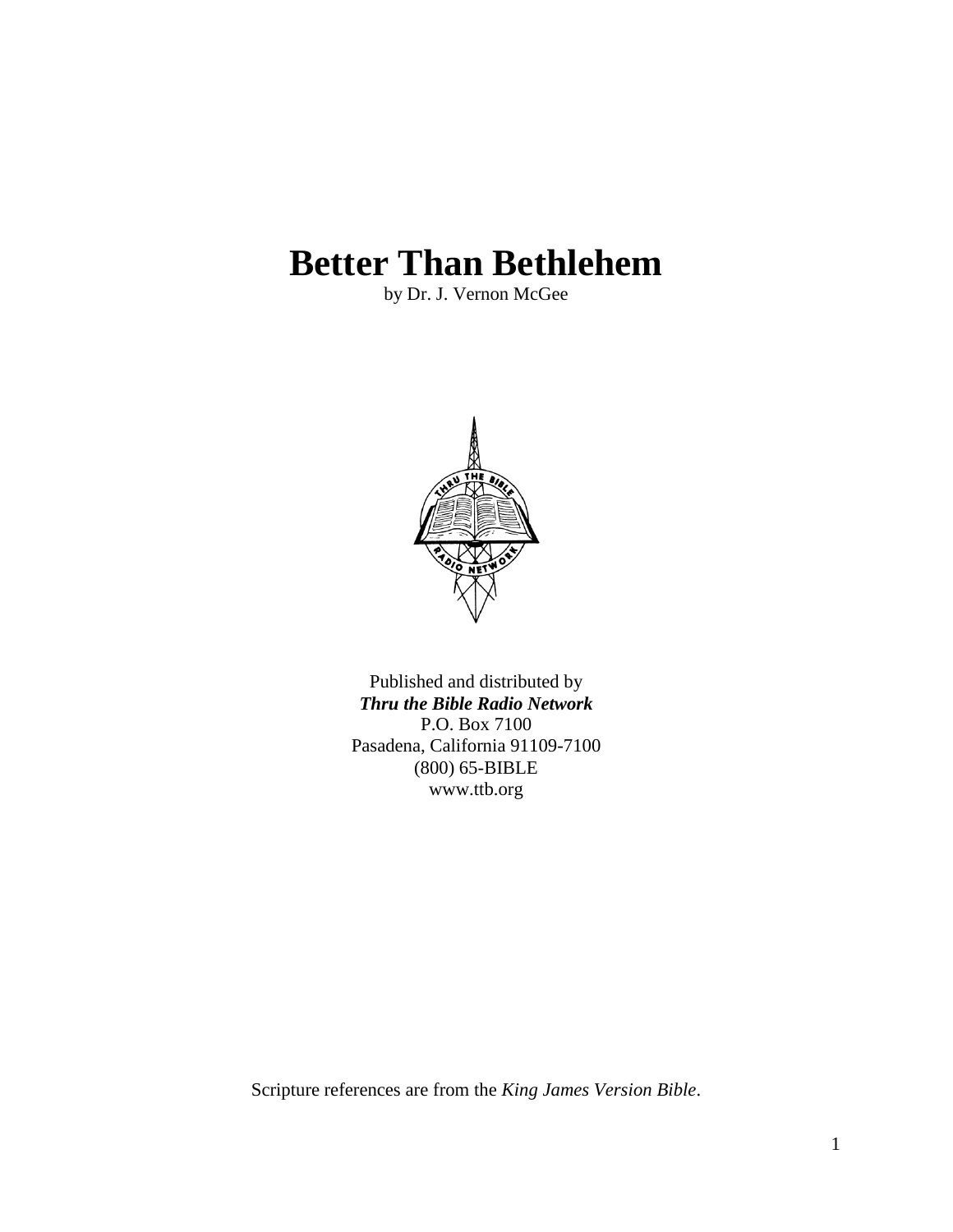#### **Preface**

We are approaching a crisis Christmas and a new year filled with ominous and threatening clouds. We are losing our liberties one by one. Our religious liberty especially is in imminent danger of being lost.

In spite of the black background, never has the Christian been afforded such a marvelous opportunity, an open door for witnessing to the saving power of the Lord Jesus Christ. Never has the hope of the Christian burned brighter. We need to look up and away from the waves and breakers rolling beneath us, for the coming of the Lord draweth nigh.

May all the joy that the Lord has provided for His own be experienced by you and yours in this season and until we see Him face to face.

### **BETTER THAN BETHLEHEM**

*And it came to pass in those days, that there went out a decree from Caesar Augustus, that all the world should be taxed. (And this taxing was first made when Cyrenius was governor of Syria.) And all went to be taxed, every one into his own city. And Joseph also went up from Galilee, out of the city of Nazareth, into Judaea, unto the city of David, which is called Bethlehem; (because he was of the house and lineage of David:) to be taxed with Mary his espoused wife, being great with child. And so it was, that, while they were there, the days were accomplished that she should be delivered. And she brought forth her firstborn son, and wrapped him in swaddling clothes, and laid him in a manger; because there was no room for them in the inn.* (Luke 2:1-7)

*The Revelation of Jesus Christ, which God gave unto him, to show unto his servants things which must shortly come to pass; and he sent and signified it by his angel unto his servant John: who bare record of the word of God, and of the testimony of Jesus Christ, and of all things that he saw. Blessed is he that readeth, and they that hear the words of this prophecy, and keep those things which are written therein: for the time is at hand.* (Revelation 1:1-3)

The birth of Jesus Christ at Bethlehem is an event which has more historical significance than has any other single fact of history. His coming made an impact upon the world that is unparalleled. No fact in history of corresponding importance has had such far-reaching results. The rising of the sun on the eastern horizon in the dark dawn is not any more transforming to the earth than was the coming of the One to the stable back of the inn in Bethlehem, He who bears the title of "The Bright and Morning Star" and of "The Sun of Righteousness."

The coming of Christ ushered in a new day. The calendar of the civilized world was changed by His birth. Before His coming, history moved toward Bethlehem. Since His coming, this stable is the fountain from which time has flowed. A new era was introduced by His presence in the world. A revolution, which is still going on, had its inception at His conception. The social strata was altered.

Literature found a new subject. Music was given a new and higher note.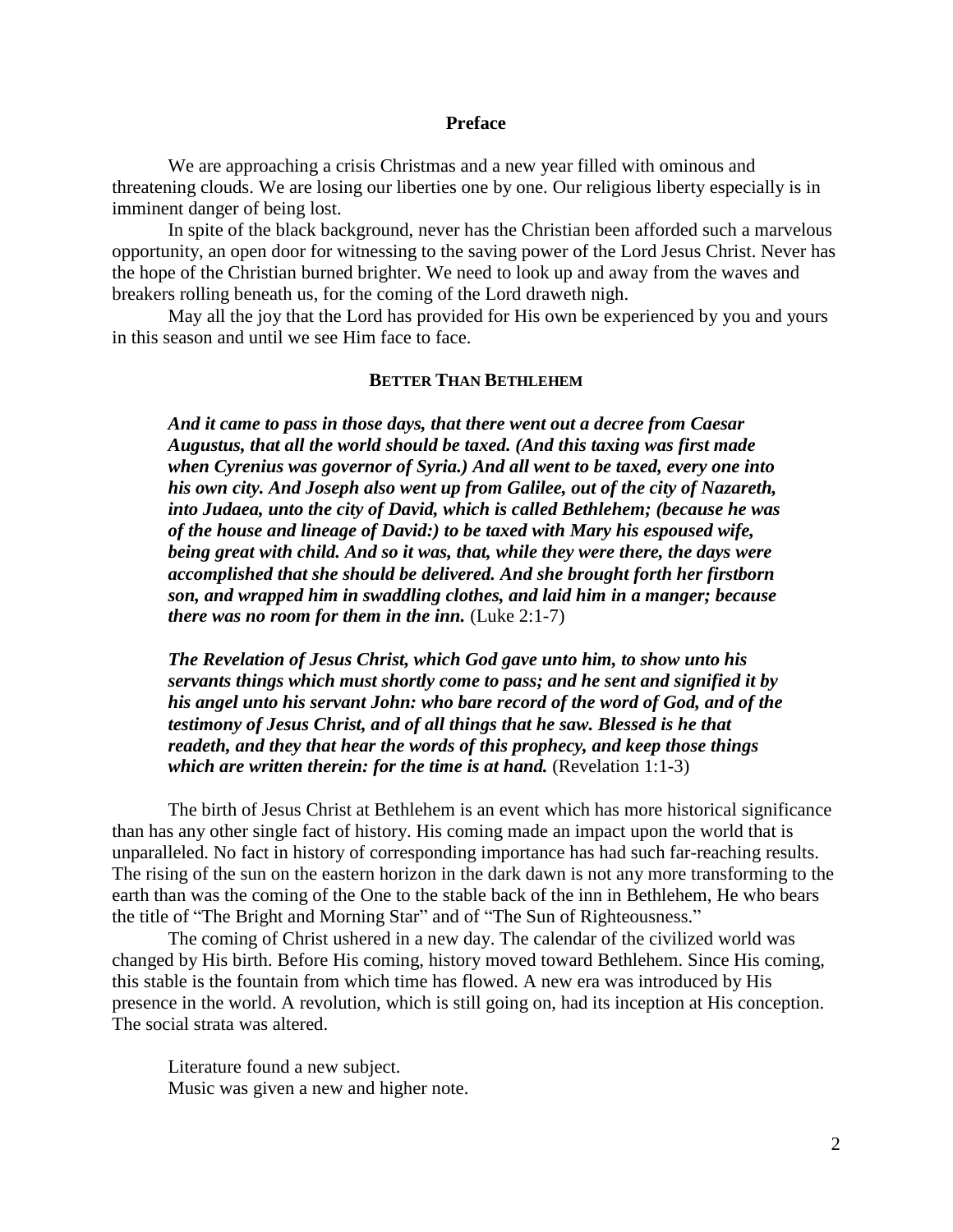Art was colored. Architecture was revolutionized.

The economic world was affected. The tills of the merchants and the deposits of department stores are ample evidence at this season of the year that His coming has had a material effect upon the world.

The culture of civilization was changed by Christ. His friends and enemies have all agreed that His coming transformed the thinking of mankind, either for weal or for woe.

The stream of civilization was transferred to a different channel by His coming. Gibbon, an agnostic and the author of *The Decline and Fall of the Roman Empire*, listed the introduction of Christianity into the old Roman Empire as a major and contributing feature in the fall of Rome.

A familiar poem expresses this thought in a novel manner:

The Unique Christ

His birth was contrary to the laws of life, His death was contrary to the laws of death; He had no cornfields or fisheries, But he could spread a table for five thousand And have bread and fish to spare! He walked on no beautiful carpets or velvet rugs, But He walked on the waters of the Sea of Galilee And they supported Him! When He died, few men mourned, But a black crepe was hung over the sun! Though men trembled not for their sins, The earth beneath them Shook under the load! All nature honored Him! Corruption could not get hold of His body; The soil that had been reddened with His blood Could not claim His dust! Three years He preached His gospel; He wrote no book, Built no church-house, Had no monetary backing; But after 1900 years He is the one central character in human history, The pivot around which The events of the ages revolve, And the only regenerator of the human race! Was it merely the Son of Joseph and Mary Who crossed the world's horizon 1900 years ago? Was it merely human blood That was spilled on Calvary's Hill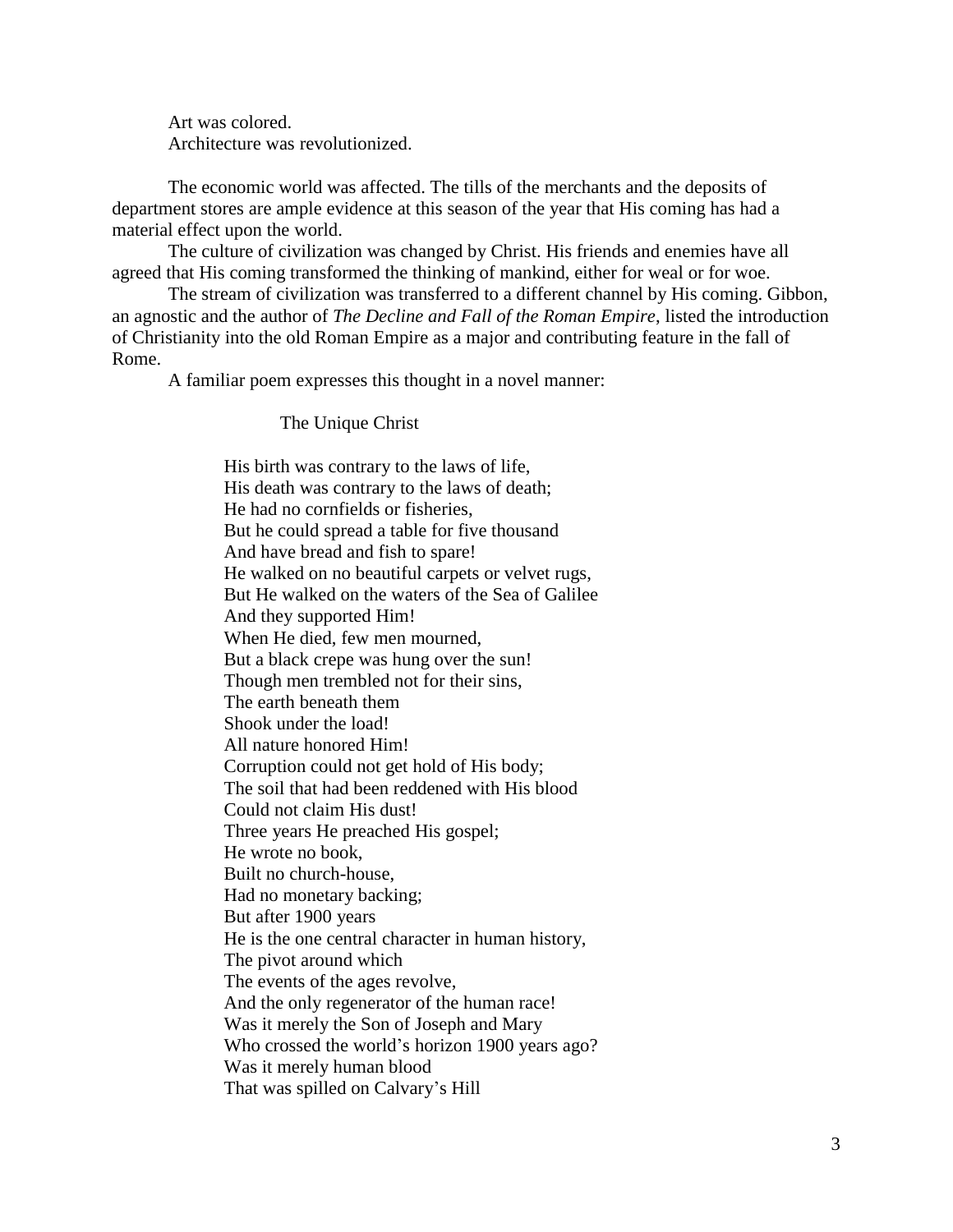For the redemption of sinners? What thinking man Can keep from exclaiming, My Lord and My God! – Author Unknown

It may surprise you to hear that the Scripture does not treat His coming at Bethlehem as an isolated event. Although it is important, it is not considered out of proportion to other and comparable events. His coming was a step in the development of God's plan for redemption of the world.

Actually, Bethlehem is *one* in a series of appearances of Christ into the world. It does not mark His first coming into the world. By the same token, it is not His last coming to the earth. In order to give full appreciation to Bethlehem, it is necessary to consider His other appearances in relationship to it. For a right perspective, there is need to view the maternity of the stable in the light of the eternity of heaven. It must be remembered that garments of glory were laid aside for swaddling clothes. The motherhood of the manger should be viewed in the light of the fatherhood of God.

In order to get the importance of His birth, let's withdraw from Bethlehem and consider His coming there as just one event in the panorama of the ages. Let us consider this theme under the following divisions:

(1) Before Bethlehem (2) Beginning at Bethlehem (3) Because of Bethlehem

#### **Before Bethlehem**

An abundance of Scripture supports the fact that Christ was before Bethlehem. He is just as real in the Old Testament as He is in the New Testament. The great difference, of course, is that *He became flesh*. He said, "Before Abraham was, I AM." Also He said, "My Father worketh hitherto and I work." He and the Father were working long before Bethlehem. John opened his matchless Gospel with this majestic statement:

### *In the beginning was the Word, and the Word was with God, and the Word was God. The same was in the beginning with God.* (John 1:1, 2)

The prophet Isaiah had made a very careful distinction about His birth at Bethlehem: "Unto us a child is born, unto us a son is given." The *Child* was born, but the *Son* was given, because He was before Bethlehem.

Micah, the contemporary of Isaiah, had said that He would come forth from Bethlehem but that His "goings forth have been from of old, from everlasting."

His footprints were manifested in this world before the prints were made in His hands.

He appears in the first verse of the Bible – "In the beginning God created the heavens and the earth." The word for "God" in this passage is *Elohim*, which is plural. Without being technical, let me say that the Hebrews had a form of the noun which is called dual since it meant only two. When the plural was used without a number, the natural thought was that it was three –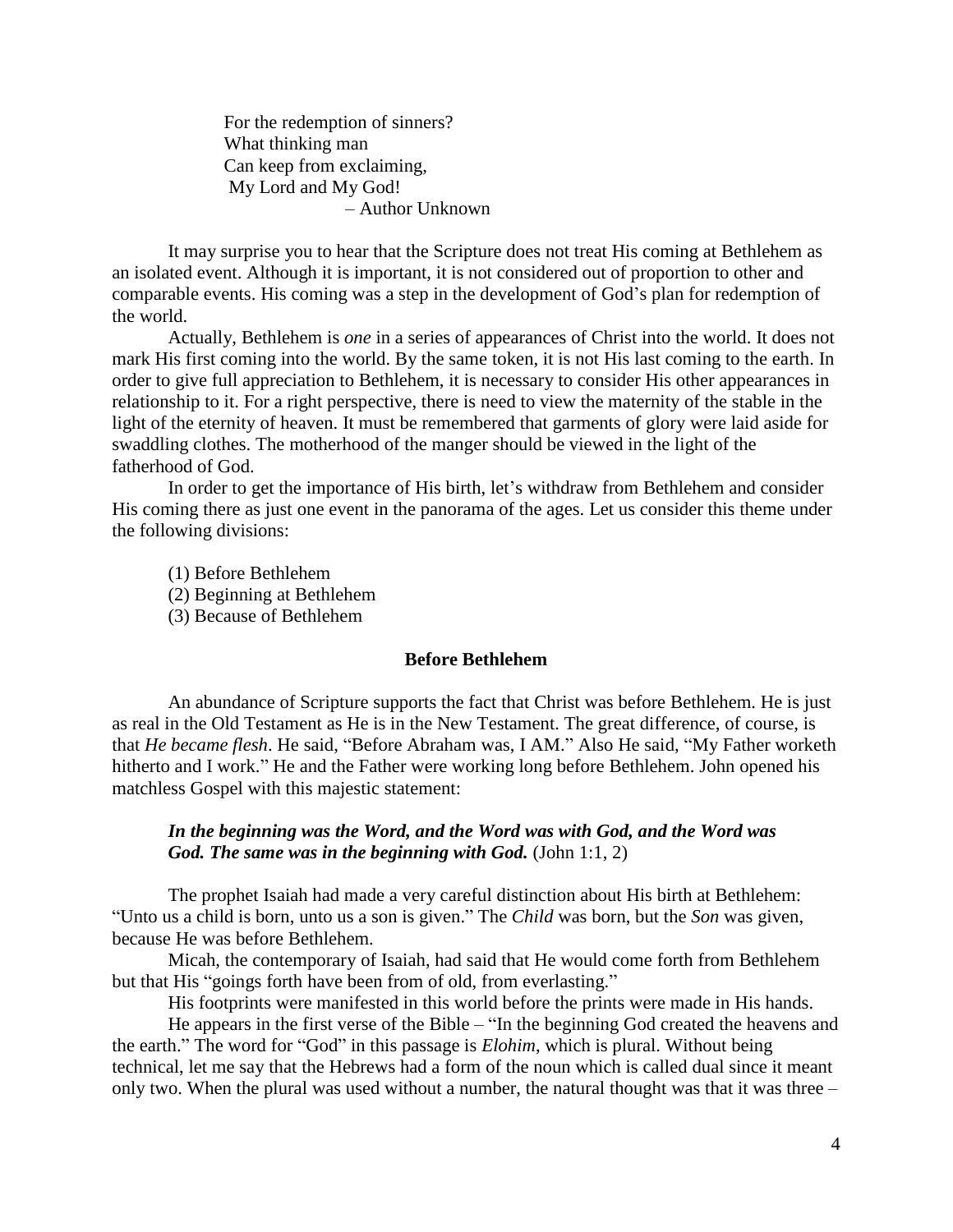the next number to the dual. As you see, there is the suggestion of the Trinity in the first verse of Genesis, and the part that He had in the creation is clearly stated in the following Scriptures:

*All things were made by him; and without him was not any thing made that was made.* (John 1:3)

*For by him were all things created, that are in heaven, and that are in earth, visible and invisible, whether they be thrones, or dominions, or principalities, or powers: all things were created by him, and for him.* (Colossians 1:16)

*God, who at sundry times and in divers manners spake in time past unto the fathers by the prophets, hath in these last days spoken unto us by his Son, whom he hath appointed heir of all things, by whom also he made the worlds.* (Hebrews 1:1, 2)

Not only is Christ referred to in the first verse of Genesis, but there also are many evidences of His presence throughout the Old Testament. There is a rather strange statement occurring in the record of the fall of man in the Garden of Eden:

# *And they heard the voice of the LORD God walking in the garden in the cool of the day: and Adam and his wife hid themselves from the presence of the Lord God amongst the trees of the garden.* (Genesis 3:8)

This expression for God is rather unusual – "The voice of the LORD God." Then, to add to the strangeness of the verse, it is stated that "the voice of the LORD God *walked* in the garden." Now, it is most unusual to have a voice walking. It reminds us of the old bromide, "Did you ever see a board walk, or did you ever see a horse fly?" However, this statement is not so unusual when we discover that the Lord Jesus Christ identified Himself as the "alphabet of God." He said, "I am Alpha and Omega." He is further identified by John as the "Word of God." As you know, words are formed from the alphabet. The voice is the word made articulate. The alphabet is translated into a word, and the word is energized into a voice. "The voice of the Lord God" was none other than the Lord Jesus Christ. This is not far-fetched, for it is in perfect harmony of Scripture when the mixed metaphor of Genesis chapter 3 is compared with the one in Revelation 1:12:

# *And I turned to see the voice that spake with me. And being turned, I saw seven golden candlesticks.*

John said, "I turned to see the voice that spake with me." There was a voice walking in the Garden of Eden, and John turned to see a voice on the Island of Patmos, and the voice on the Island of Patmos is identified as none other than the Lord Jesus Christ after His glorification. The voice of the Lord God in Genesis chapter 3, which Adam saw, and the voice of the Lord God in Revelation chapter 1, which John saw, are identical. Furthermore, the steps of the Lord Jesus Christ can be followed through the remainder of the Old Testament. The Angel of the Lord in the Old Testament is apparently none other than the Lord Jesus Christ of the New Testament. He was before Bethlehem.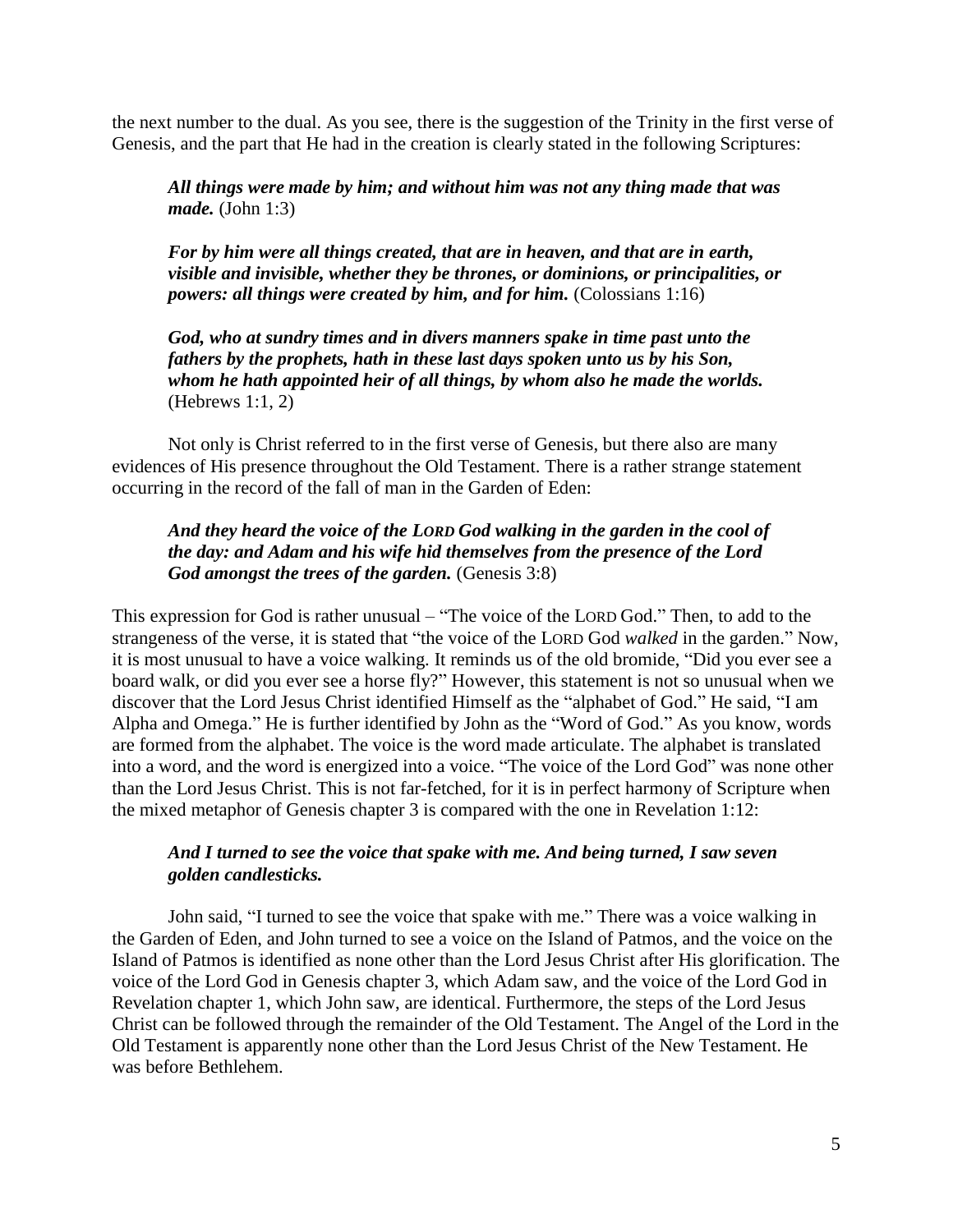It is a glorious tribute to Christ to measure time from His birth, but actually the expression "B.C." is inaccurate. You cannot get before Christ in time. He stood on the threshold, when time began, as "The Ancient of Days."

#### **Beginning at Bethlehem**

Bethlehem marked a mighty transition for the Lord Jesus Christ as well as for this earth. Something of eternal significance transpired there. Not only was the calendar of the world changed, but heaven itself and eternity were affected. It had been predicted,

# *…When he cometh into the world, he saith, Sacrifice and offering thou wouldest not, but a body hast thou prepared me.* (Hebrews 10:5)

John stated the mystery of the incarnation – "The Word became flesh…" (John 1:14). That statement is the simplest and the shortest concerning the virgin birth.

In his first epistle, John marked off the entrance of Christ into the world as one of the three beginnings in Scripture. They are:

(1) The beginning of creation.

#### *In the beginning God created the heaven and the earth.* (Genesis 1:1)

(2) The beginning before all beginnings.

# *In the beginning was the Word, and the Word was with God, and the Word was God.* (John 1:1)

(3) The beginning of the Christian era.

# *That which was from the beginning, which we have heard, which we have seen with our eyes, which we have looked upon, and our hands have handled, of the Word of life.* (1 John 1:1)

In the new era which began with the coming of Christ, God was made "available" for humanity. John said, "We have heard Him; we have seen Him; we have looked upon Him; and we have handled Him." This had its beginning with the virgin birth and was so stated by Dr. Luke:

# *…That holy thing which shall be born of thee shall be called the Son of God.* (Luke 1:35)

Christ came for a two-fold purpose. The first was to *reveal God*. The angel also said in Matthew, "... Thou shalt call his name Jesus: for he shall save his people from their sins" (Matthew 1:21). The second purpose was to *redeem man*. This Baby was born to die! Bethlehem was linked to Calvary by a blood tie!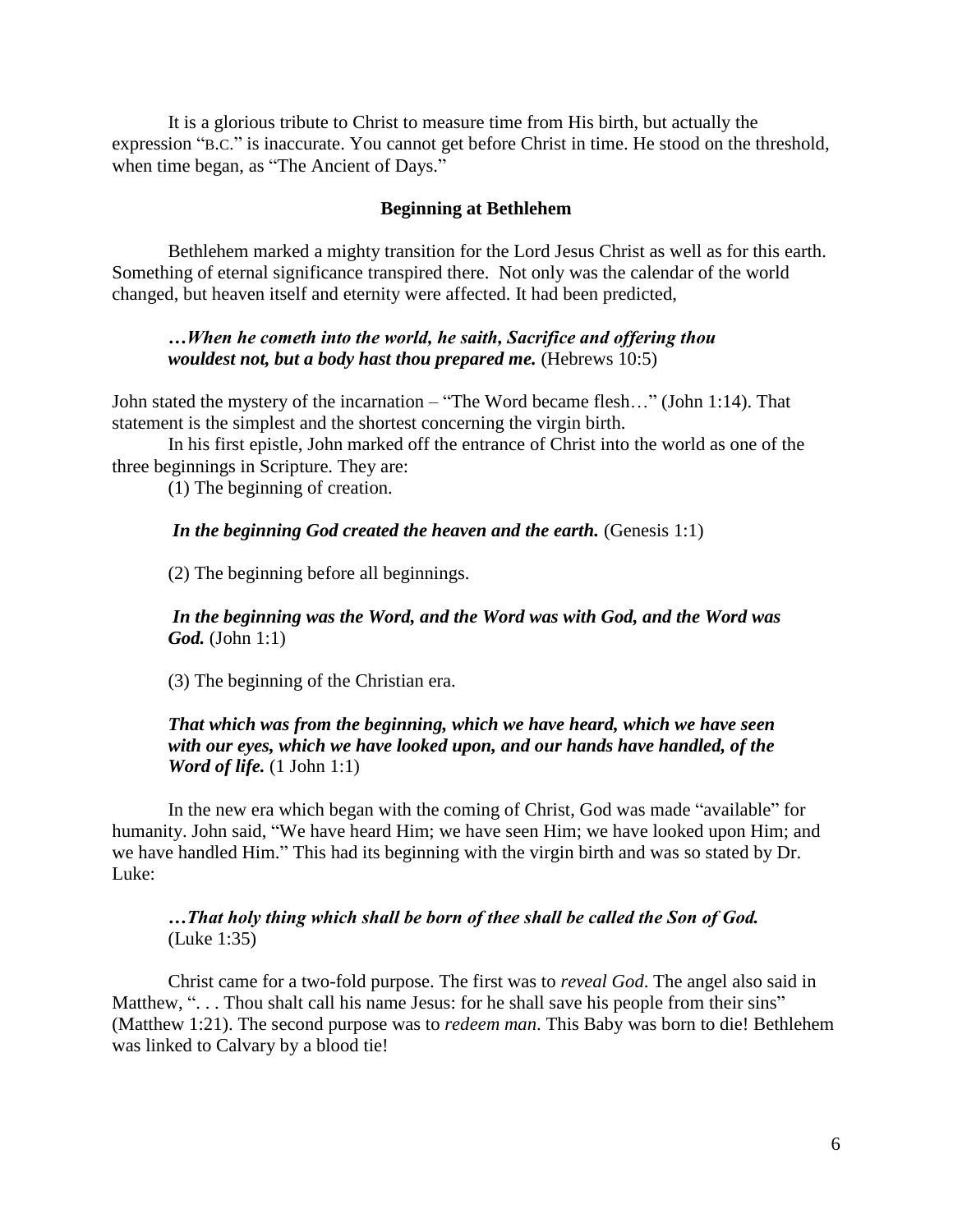Our Christ

I know not how Bethlehem's Babe Could in the Godhead be; I only know the Manger-Child Has brought God's life to me. I know not how that Calvary's Cross A world from sin could free; I only know its Matchless Love Has brought God's love to me. I know not how that Joseph's Tomb Could solve Death's mystery; I only know the Living Christ – Our Immortality. – Rev. Major Henry Webb Farrington

Calvary led to the empty tomb. The empty tomb was filled with the power of the resurrection. The empty tomb led to the ascension. It spoke of His glorification. The ascension led to the place of intercession where He is today – this very moment. This is what John meant in Revelation 1:19:

# *Write the things which thou hast seen, and the things which are, and the things which shall be hereafter.*

The things that John saw in the first chapter of Revelation pertain to the glorified Christ:

(1) He sits at God's right hand with all power committed to Him in heaven and in earth.

(2) He is the head of the church.

(3) His piercing eyes search out every heart and life.

(4) His tender heart pleads for each that is His own.

(5) His nail-pierced hands hold His sheep.

When John saw Him in all of His glory, the reaction on John was profound:

# *And when I saw him, I fell at his feet as dead. And he laid his right hand upon me, saying unto me, Fear not; I am the first and the last.* (Revelation 1:17)

John's reaction is amazing in light of the fact that he had reclined upon the Lord's bosom in the Upper Room; now he lies as dead at the feet which are as "burnished brass." The Lord Jesus Christ is no longer the lowly Nazarene, the carpenter of Nazareth, or the man of Galilee. He is the man of glory – glorified.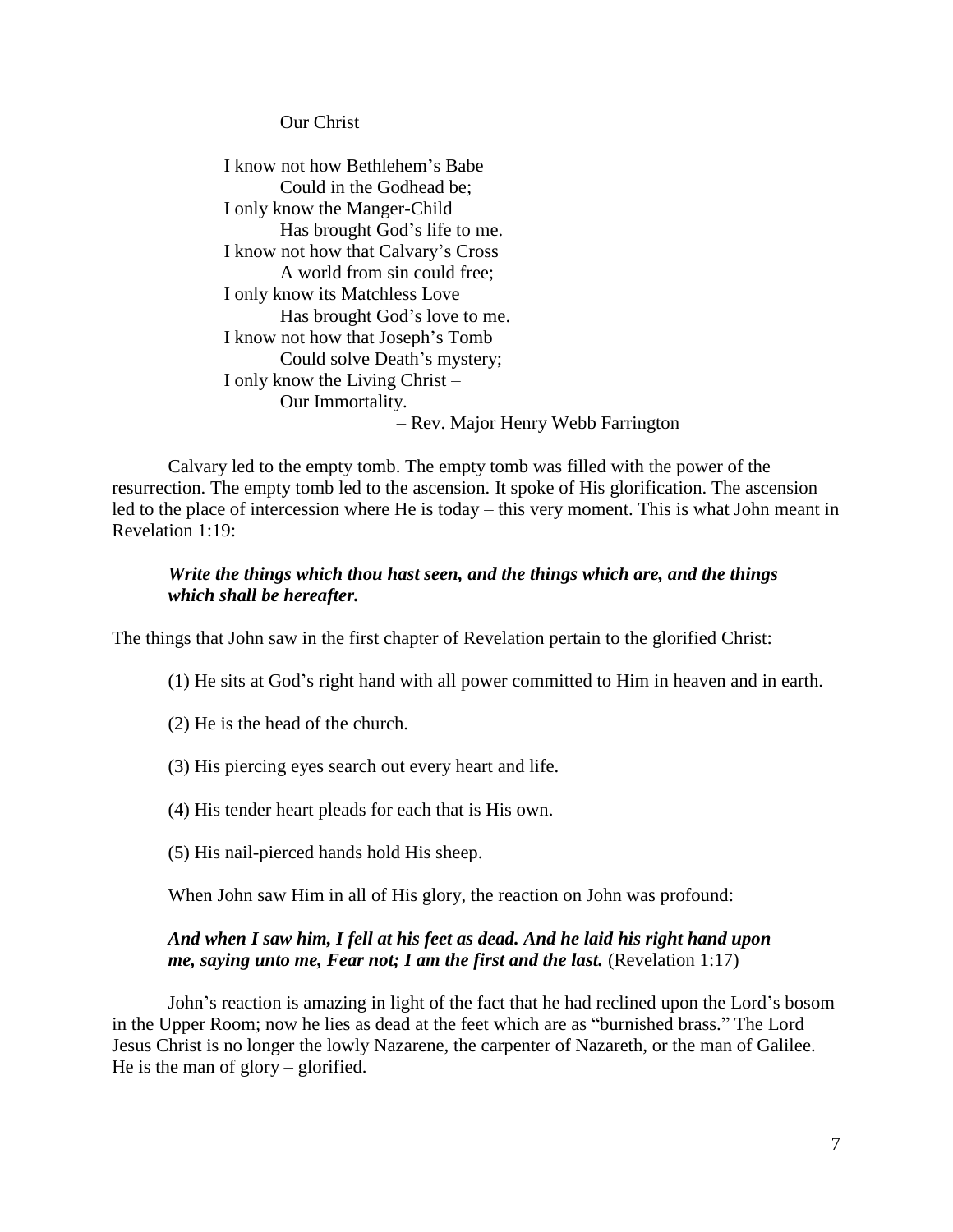All of these truths had their inception at Bethlehem. There He took upon Himself humanity; there He became the God-man:

*But we see Jesus, who was made a little lower than the angels for the suffering of death, crowned with glory and honour; that he by the grace of God should taste death for every man. For it became him, for whom are all things, and by whom are all things, in bringing many sons unto glory, to make the captain of their salvation perfect through sufferings.* (Hebrews 2:9, 10)

*Forasmuch then as the children are partakers of flesh and blood, he also himself likewise took part of the same; that through death he might destroy him that had the power of death, that is, the devil; and deliver them who through fear of death were all their lifetime subject to bondage. For verily he took not on him the nature of angels; but he took on him the seed of Abraham. Wherefore in all things it behoved him to be made like unto his brethren, that he might be a merciful and faithful high priest in things pertaining to God, to make reconciliation for the sins of the people. For in that he himself hath suffered being tempted, he is able to succour them that are tempted.* (Hebrews 2:14-18)

As man, Christ was humiliated – He tasted death for every man. As a man, He was glorified – "But we see Jesus…crowned with glory and honor." The story did not begin at Bethlehem, and the story does not end there. Bethlehem leads on; the star of Bethlehem points on to "the Bright and Morning Star."

#### **Because of Bethlehem**

Bethlehem brought Jesus down to us, but it has not brought us up to Him. He must come again in order to get us. The following words are His Christmas message to us today:

*And if I go and prepare a place for you, I will come again, and receive you unto myself; that where I am, there ye may be also.* (John 14:3)

Christ became a baby at Bethlehem so that we will lose our babyhood when He comes again. He became like us at Bethlehem. We will become like Him when He comes again:

*Beloved, now are we the sons of God, and it doth not yet appear what we shall be: but we know that, when he shall appear, we shall be like him; for we shall see him as he is.* (1 John 3:2)

*And that, knowing the time, that now it is high time to awake out of sleep; for now is our salvation nearer than when we believed.* (Romans 13:11)

The Book of Revelation opens with this amazing statement –

*"The Revelation of Jesus Christ…"*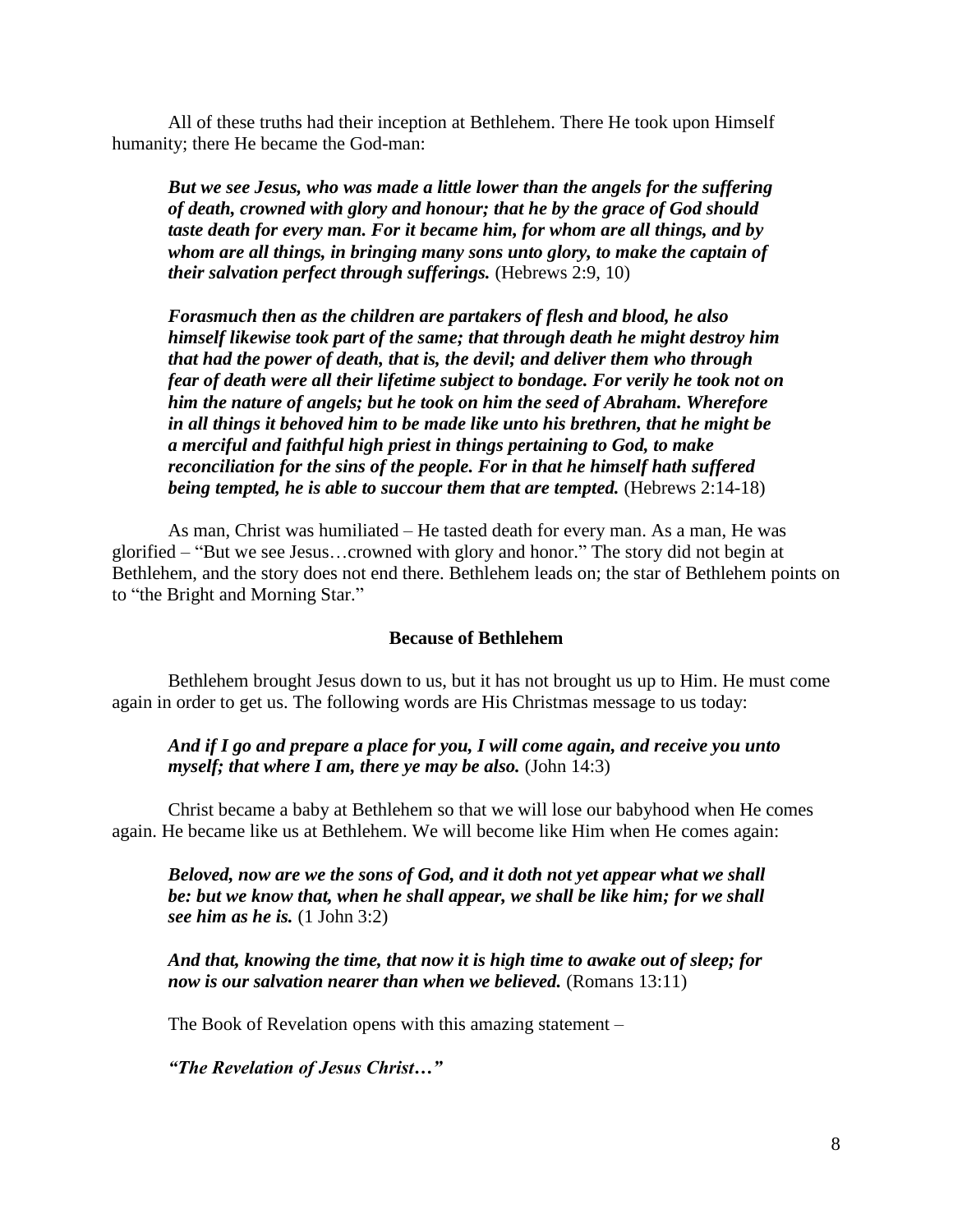The word which is translated "Revelation" is *apokalupsis*. This is one of the three words which are commonly used in the New Testament for the second coming of Christ. The three words are:

(1) *Epiphaneia*. This means "shining in." This word is used interchangeably for His first and second comings. In fact, His appearances in the Old Testament are an *epiphaneia*. His coming at Bethlehem is an *epiphaneia*, and His appearing for His church is called an *epiphaneia*. Paul used it for both the first coming and the second coming of Christ when he wrote Titus:

*For the grace of God that bringeth salvation hath appeared to all men, teaching us that, denying ungodliness and worldly lusts, we should live soberly, righteously, and godly, in this present world; looking for that blessed hope, and the glorious appearing of the great God and our Saviour Jesus Christ.* (Titus 2:11-13)

The first time that the word "appear" occurs, it refers to His coming at Bethlehem, and the second time it occurs, the Rapture is in view.

(2) *Parousia*. This word simply means "present." It would be the answer that a soldier would give to roll call. This word could be used for either phase of the second coming of Christ. It is used when the apostles asked the Lord Jesus for a sign of His coming (Matthew 24:3). It speaks of both phases of His coming: first for His church, and second to the earth to establish His Kingdom. Paul used it for the former in 1 Corinthians 15:23, "…they that are Christ's at his coming."

(3) *Apokalupsis*. This means "unveiling." This is the word that occurs in Revelation, and it is where the Book gets its name. This word is reserved for the full manifestation of Christ – at His coming in power and in glory to the earth.

There have been those who have maintained that this word could refer either to the Rapture or to His coming in glory. I spent some time in going over each one of these passages carefully and I am personally convinced that each time this word occurs it looks beyond the Rapture to the full manifestation of the Lord Jesus Christ.

In fact, one of the reasons that the Book of Revelation has been so misunderstood is because men have thought it was the unveiling of events that are in the future. It is not the unveiling of events but the unveiling of a Person who has not yet been seen in all of His glory and beauty. Today He is like a statue that has the veil put over it, awaiting the day when the veil shall be removed and He shall be seen in all of His glory.

There is no unveiling of the Lord Jesus Christ in the Old Testament, but He is there in shadow and in symbol. Actually, there was no unveiling at Bethlehem.

> They all were looking for a King To slay their foes and lift them high: Thou cam'st, a little baby thing That made a woman cry.

– George Mac Donald

It is not until you come to the Book of Revelation that you see the Lord Jesus Christ unveiled.

Again, may we call attention to something that needs to be corrected? The Book of Revelation is *not* a symbolic book. John actually saw the events take place, for they concern the full-orbed manifestation of the Lord Jesus Christ in all His pristine and regal glory.